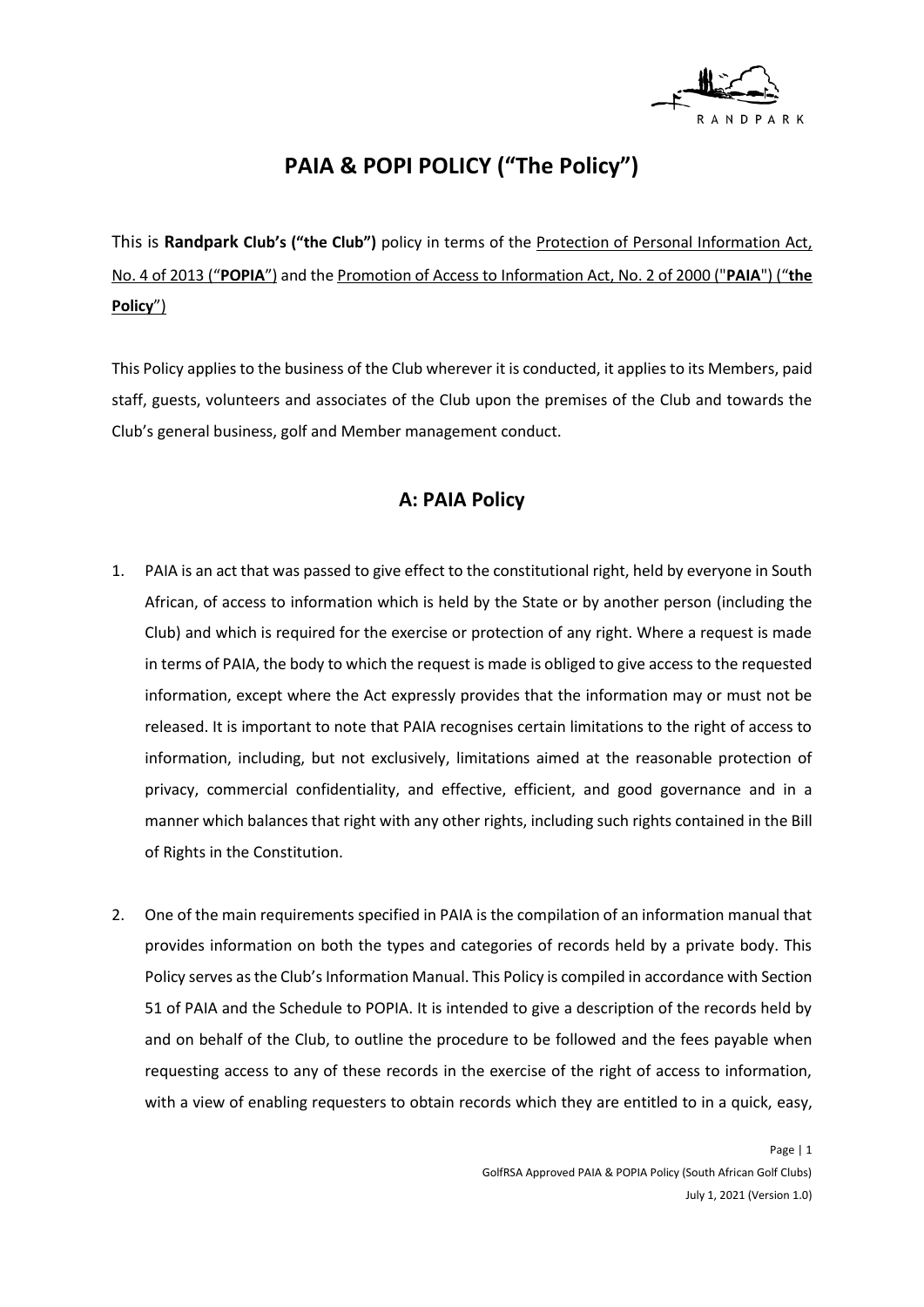

and accessible manner. This Policy is available for public inspection at the physical address of the Club, free of charge.

- 3. The Club only keeps the Personal Information of the Member as defined in the POPIA Policy below. Members shall at all reasonable times have access to such data and retrieve it in full via:
	- (a) personal presentation of his/her RSA ID at the Club's Pro Shop; or
	- (b) via email to the Club Secretary, assuming that is the email held by the Club on record.
- 4. The Club shall within a reasonable time provide a Member with that Personal Information and shall charge no fee to provide it.

## **B: POPIA Policy**

Note: POPIA compliance is still in its infancy. The procedures and guidelines in this Policy are drafted using the best available guidance from the Information Regulator as of 1 July, 2021 and hence this Policy is Version 1.0. The Club notes that it will amend this document should practices and procedures change in due course (amendments as provided for and approved by GolfRSA).

#### Introduction

- 1. POPIA is intended to balance two competing interests. These are:
	- (a) our individual constitutional rights to privacy (which requires our Personal Information to be protected); and
	- (b) the needs of our society to have access to and to process (work with) our Personal Information for legitimate purposes, including the purpose of doing business.
- 2. This Policy sets out the framework for our Clubs compliance with POPIA. Where reference is made to the "processing" of Personal Information, this will include any activity in which the information is worked with, from the time that the information is collected, up to the time that the information is destroyed, regardless of whether the information is worked with manually, or by automated systems.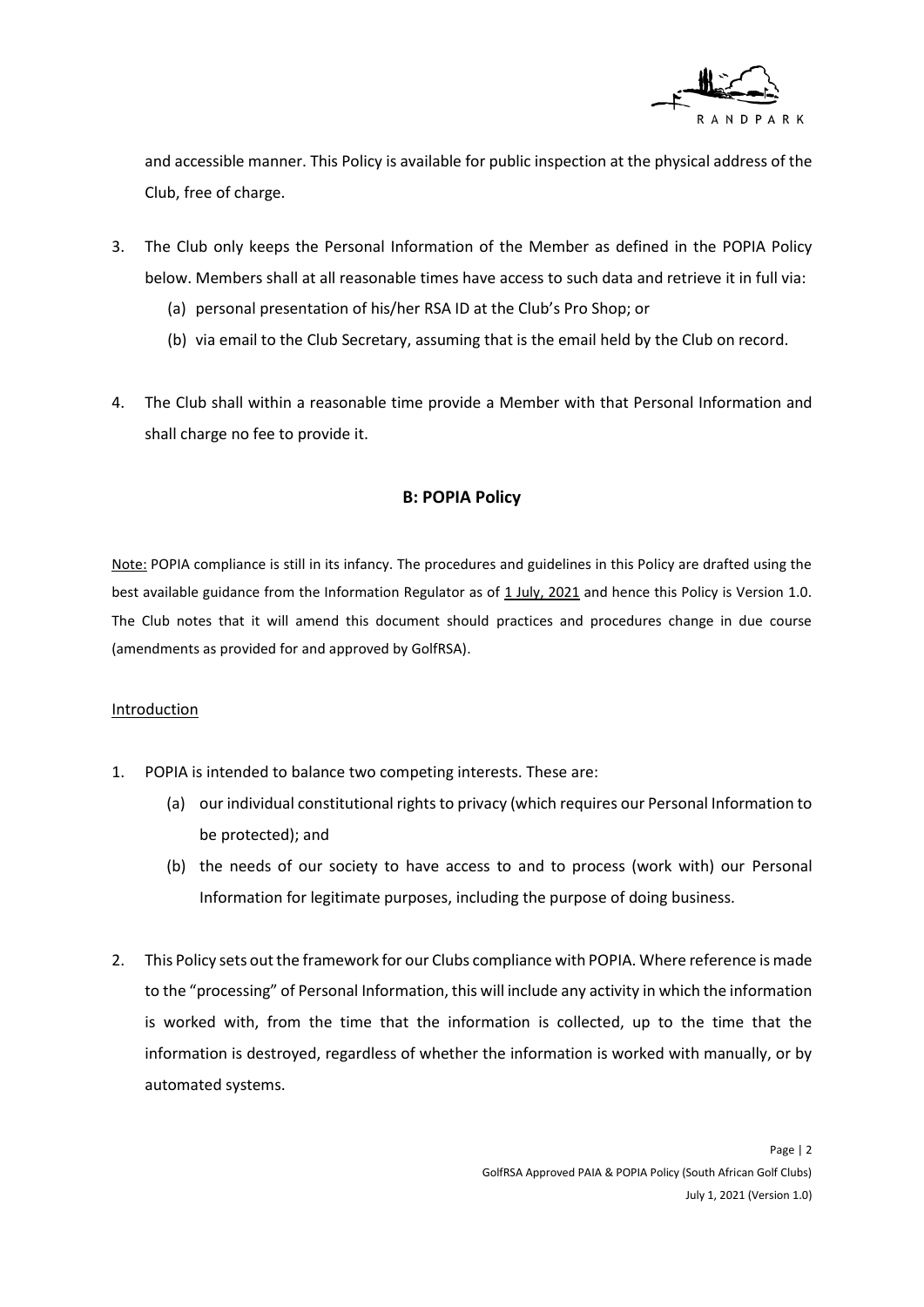

#### Purpose

- 3. The purpose of this policy is to enable Club to:
	- (a) comply with the law in respect of the data it holds about individuals (known as Data Subjects in the POPIA);
	- (b) follow good reasonable commercial practice; &
	- (c) protect the Club's staff and other individuals.

# Club Undertakings

- 4. The Club will always:
	- (a) comply with both the law and good practice;
	- (b) respect individuals' rights;
	- (c) be open and honest with individuals whose data is held; &
	- (d) provide training and support for staff who handle personal data, so that they can act confidently and consistently with regards to PAIA and POPIA.
- 5. POPIA aims to ensure that the legitimate concerns of individuals about the ways in which their data may be used are considered. In addition to being open and transparent, the Club will seek to give individuals as much choice as is possible and reasonable over what data is held and how it is used.
- 6. The Club undertakes to follow POPIA at all relevant times and to process Personal Information lawfully and reasonably, so as not to infringe unnecessarily on the privacy of our Members and the Club recognises that its first priority under the POPIA is to avoid causing harm to individuals. In the main this means:
	- (a) the Club undertakes to process information only for the purpose for which it is intended, to enable us to do our work, as agreed with our Members;
	- (b) keeping information securely in the right hands;
	- (c) retention of good quality information;
	- (d) whenever necessary, the Club shall obtain consent to process Personal Information;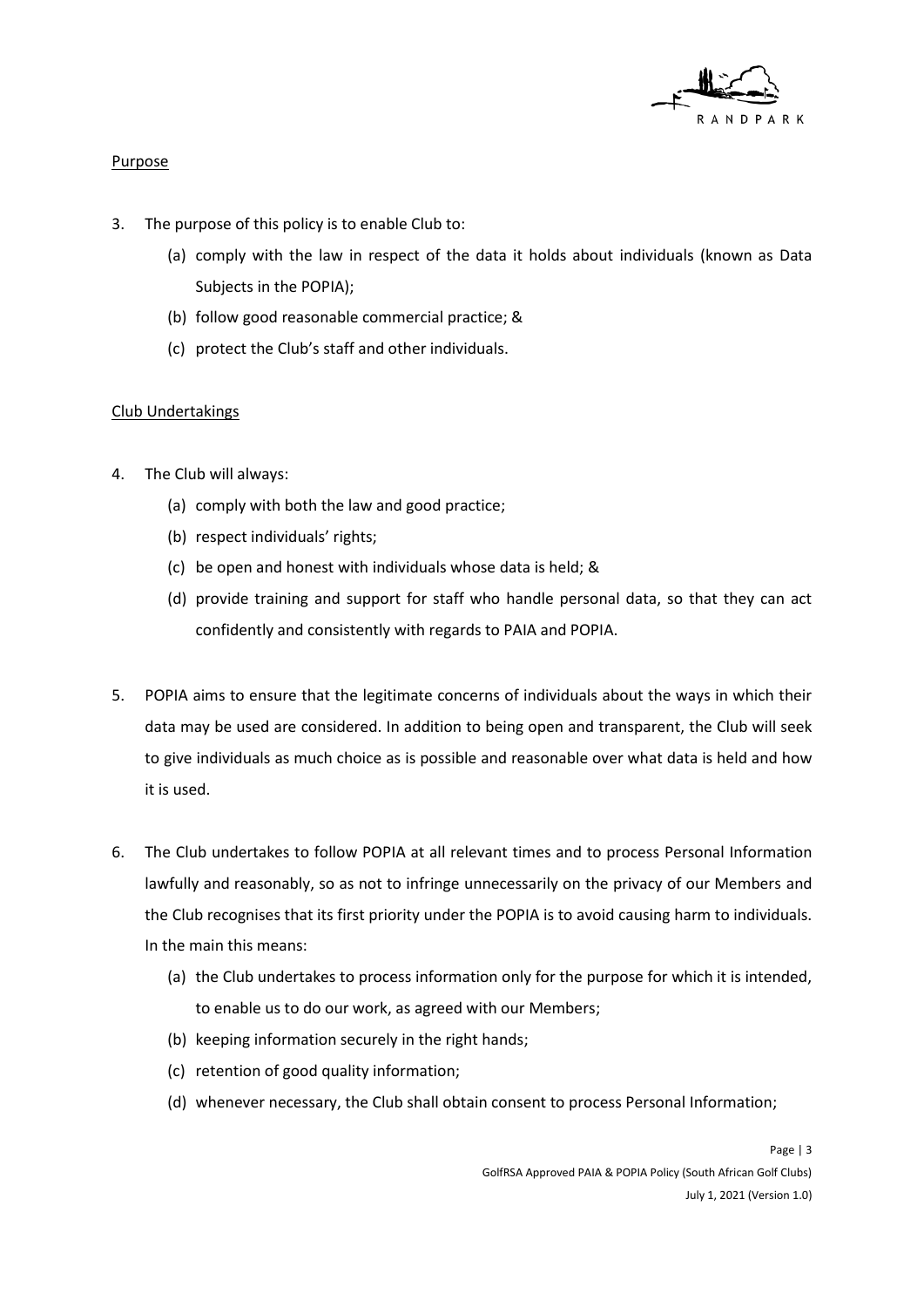

- (e) where the Club does not seek consent, the processing of our Members Personal Information will be following a legal obligation placed upon us, or to protect a legitimate interest that requires protection;
- (f) the Club shall stop processing Personal Information if the required consent is withdrawn, or if a legitimate objection is raised;
- (g) the Club shall retain records of the Personal Information the Club has collected for the minimum period as required by law unless the Member has furnished their consent or instructed us to retain the records for a longer period;
- (h) the Club shall destroy or delete records of the Personal Information (so as to de-identify the Member) as soon as reasonably possible after the time period for which the Club uses said data (please note that GolfRSA keeps Member's information after they have left the Club in case they should re-join or move to another club, this is kept on the national handicaps system to which the Club is affiliated and as approved by GolfRSA and is fully POPIA compliant, for a maximum of 3 years);
- (i) the Club undertakes to ensure that the Personal Information which the Club collects and processes is complete, accurate and not misleading and up to date;
- (j) the Club undertakes to retain the physical file and the electronic data related to the processing of the Personal Information; &
- (k) the Club undertakes to take special care with our Member's bank account details and the Club is not entitled disclose or procure the disclosure of such banking details to any third party, save for the Club's bank and the Member's bank, purely for purposes of executing a debit order.
- 7. The Club shall collect Personal Information directly from the Member whose information the Club require, unless:
	- (a) the information is of public record;
	- (b) the Member has consented to the collection of their Personal Information from another source;
	- (c) the collection of the information from another source does not prejudice the Member;
	- (d) the information to be collected is necessary for the maintenance of law and order or national security;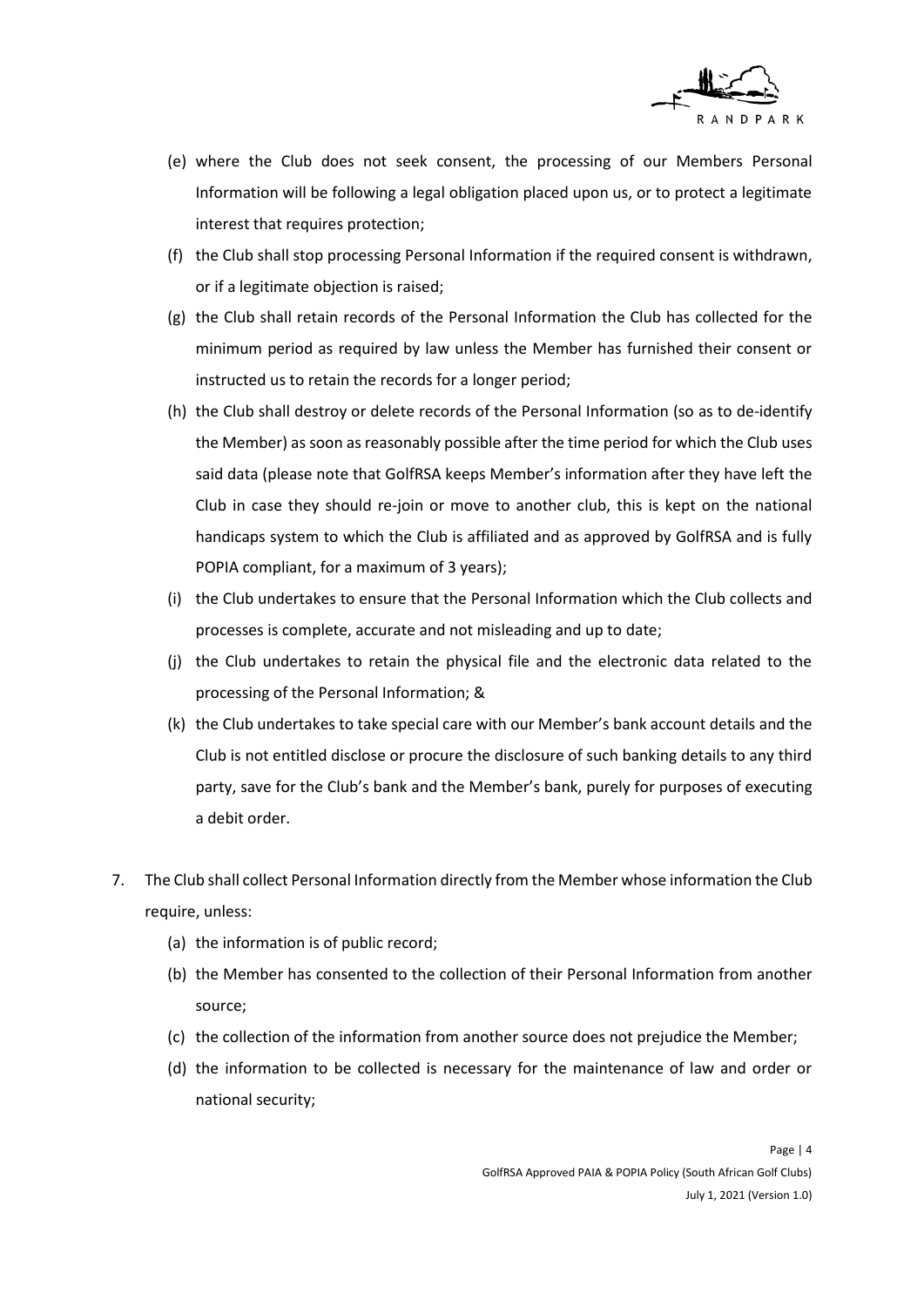

- (e) the information is being collected to comply with a legal obligation, including an obligation to SARS;
- (f) the information collected is required for the conduct of proceedings in any court or tribunal, where these proceedings have commenced or are reasonably contemplated;
- (g) the information is required to maintain our legitimate interests; or
- (h) where requesting consent is not reasonably practical in the circumstances.
- 8. The Club shall restrict the processing of Personal Information:
	- (a) where the accuracy of the information is contested, for a period sufficient to enable us to verify the accuracy of the information;
	- (b) where the purpose for which the Personal Information was collected has been achieved and where the Personal Information is being retained only for the purposes of proof; or
	- (c) where the Member requests that the Personal Information be transmitted to another automated data processing system.
- 9. According to POPIA ''*Personal Information*'' means information relating to an identifiable, living, natural person, and where it is applicable, an identifiable, existing juristic person. The POPIA, which has more specific examples if you need them, can be found at the following link: <https://popia.co.za/section-1-definitions/>

The Club collects the following information from its Members (Personal Information):

- name
- residential address
- **E** email address
- telephone/cell number
- gender
- age
- possibly details of prior club
- banking details (where debit orders are implemented)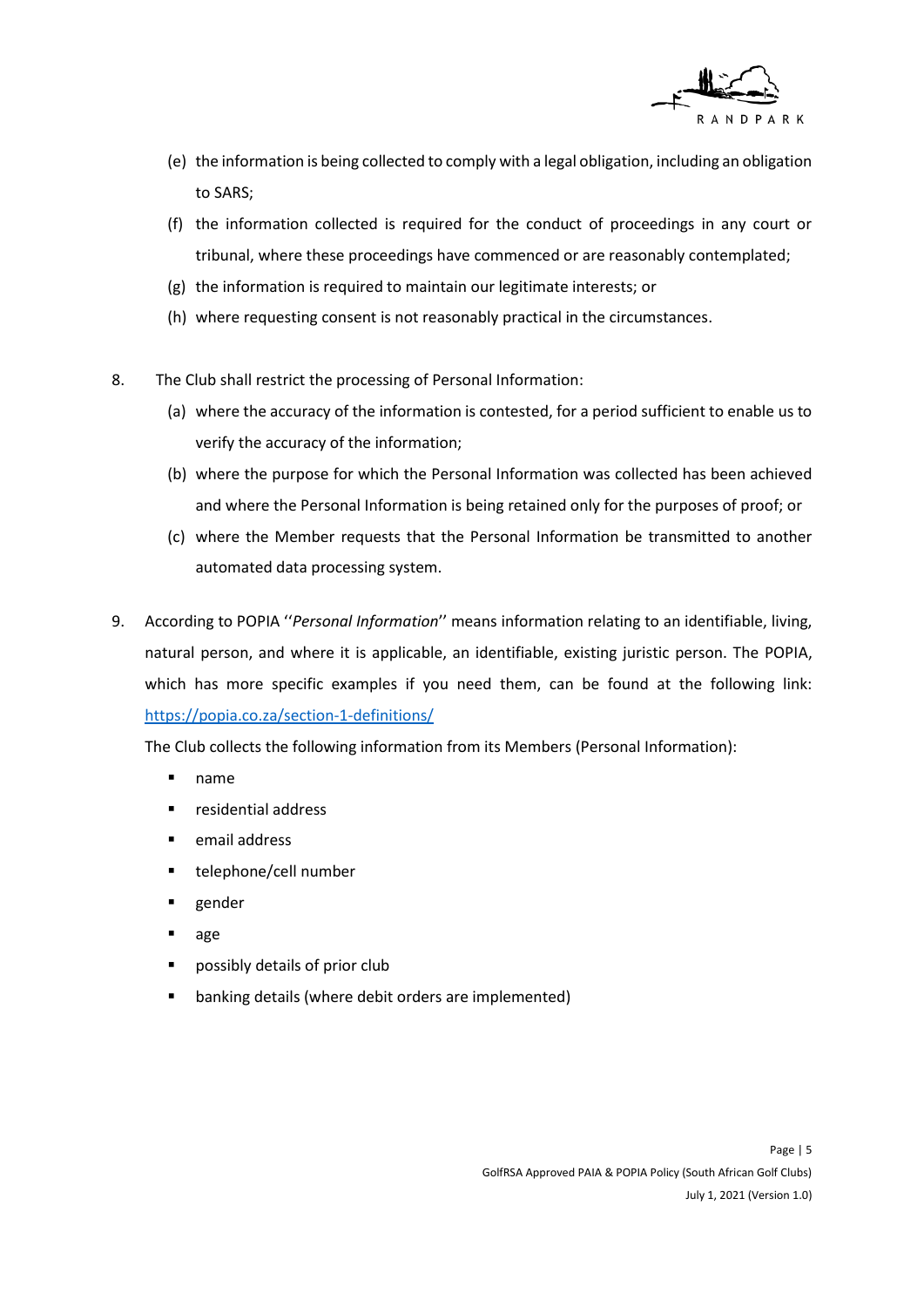

#### Non-Personal Information

10. The Club may automatically collect non-Personal Information about a Member such as the type of internet browsers a Member may use. The Club may also aggregate details which a Member has submitted to our website (for example, the products or services they are interested in). They cannot be identified from this information and it is only used to assist the Club in providing an effective service by the Club.

#### Key Risks

- 11. The Club has identified the following potential key risks, which this Policy is designed to address:
	- (a) breach of confidentiality (information being given out inappropriately);
	- (b) insufficient clarity about the range of uses to which data will be put leading to Data Subjects (our Members) being insufficiently informed;
	- (c) failure to offer choice about data use when appropriate;
	- (d) breach of security by allowing unauthorised access;
	- (e) harm to individuals if personal data is not up to date; &
	- (f) third party data operator contracts.

#### Member's Rights

- 12. The Members of the Club hold the following specific rights:
	- (a) in cases where the Member's consent is required to process their Personal Information, this consent may be withdrawn.
	- (b) in cases where the Club processes Personal Information without consent to protect a legitimate interest, to comply with the law or to pursue or protect our legitimate interests, the Member has the right to object to such processing; &
	- (c) all Members are entitled to lodge a complaint regarding our application of POPIA with the Information Regulator.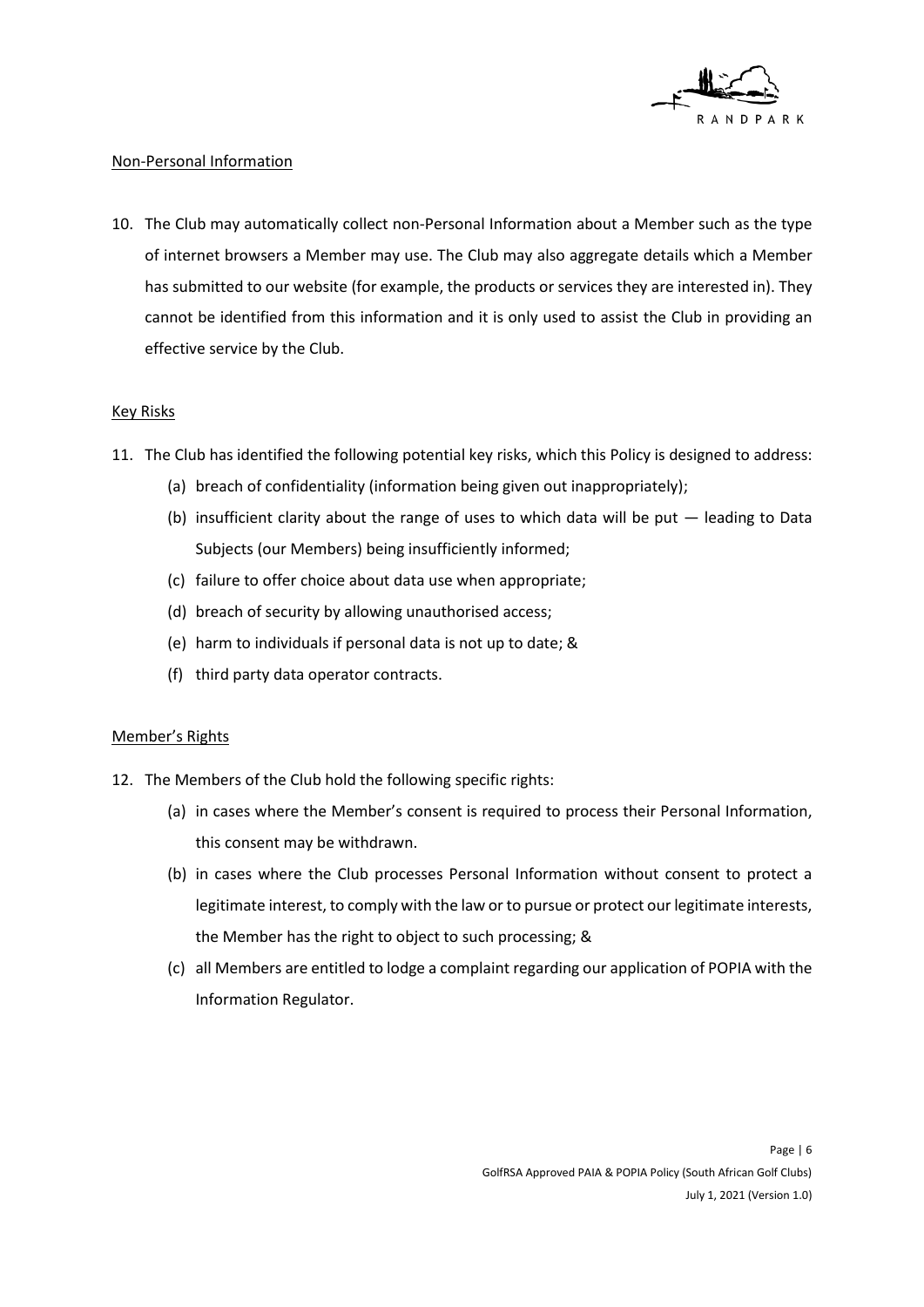

#### Security Safeguards

- 13. In order to secure the integrity and confidentiality of the Personal Information in our possession, and to protect it against loss or damage or unauthorised access, the Club must continue to implement the following security safeguards:
	- (a) our business premises where records are kept must remain protected by access control, burglar alarms and if possible, armed response;
	- (b) archived files must be stored behind locked doors and access control to these storage facilities must be implemented;
	- (c) all the user terminals on our internal computer network and our servers / PC's / laptops must be protected by passwords which must be changed on a regular basis. This also applies to all cloud data storage modalities;
	- (d) our email infrastructure must comply with industry standard security safeguards (clubs shall deal directly with their service provider in this regard);
	- (e) if necessary, vulnerability assessments shall be carried out on our digital infrastructure to identify weaknesses in our systems and to ensure the Club has adequate security in place;
	- (f) the Club must use an internationally recognised firewall to protect the data on its local servers, and the Club must run antivirus protection at least every week to ensure its systems are kept updated with the latest patches;
	- (g) Club staff must be trained to carry out their duties in compliance with POPIA, and this training must be ongoing;
	- (h) it must be a term of the contract with every staff member that they must maintain full confidentiality in respect of all of our Members' affairs, including our Members' Personal Information;
	- (i) employment contracts for staff whose duty it is to process a Member's Personal Information, must include an obligation on the staff member: (1) to maintain the Club's security measures, and (2) to notify their manager/supervisor immediately if there are reasonable grounds to believe that the Personal Information of a Member has been accessed or acquired by any unauthorised person;
	- (j) the processing of the Personal Information of our staff members must take place in accordance with the rules contained in the relevant labour legislation; &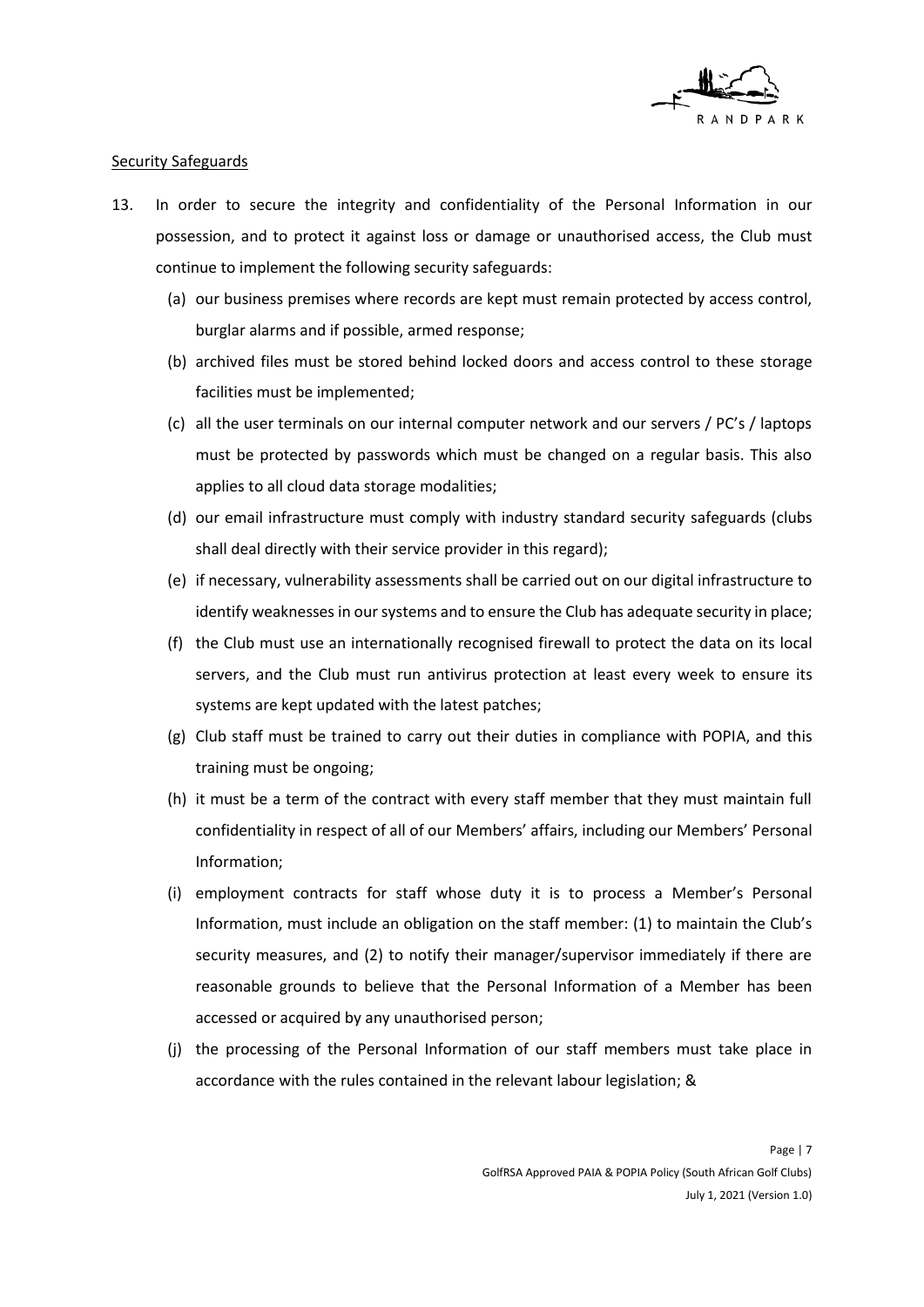

(k) the digital work profiles and privileges of staff who have left our employ must be properly terminated.

These security safeguards must be verified on a regular basis to ensure effective implementation, and these safeguards must be continually updated in response to new risks or deficiencies.

#### **Security Breaches**

- 14. Should it appear that the Personal Information of a Member has been accessed or acquired by an unauthorised person, the Club must notify the Information Regulator and the relevant Member/s, unless the Club is no longer able to identify the Member/s. This notification must take place as soon as reasonably possible.
- 15. Such notification must be given to the Information Regulator first as it is possible that they, or another public body, might require the notification to the Member/s be delayed.
- 16. The notification to the Member must be communicated in writing in one of the following ways, with a view to ensuring that the notification reaches the Member:
	- (a) by email to the Member's last known email address;
	- (b) by publication on the Club's website, or in the news media; or
	- (c) as directed by the Information Regulator
- 17. This notification to the Member must give sufficient information to enable the Member to protect themselves against the potential consequences of the security breach, and must include:
	- (a) a description of the possible consequences of the breach;
	- (b) details of the measures that the Club intends to take or have taken to address the breach;
	- (c) the recommendation of what the Member could do to mitigate the adverse effects of the breach; &
	- (d) if known, the identity of the person who may have accessed, or acquired the Personal Information.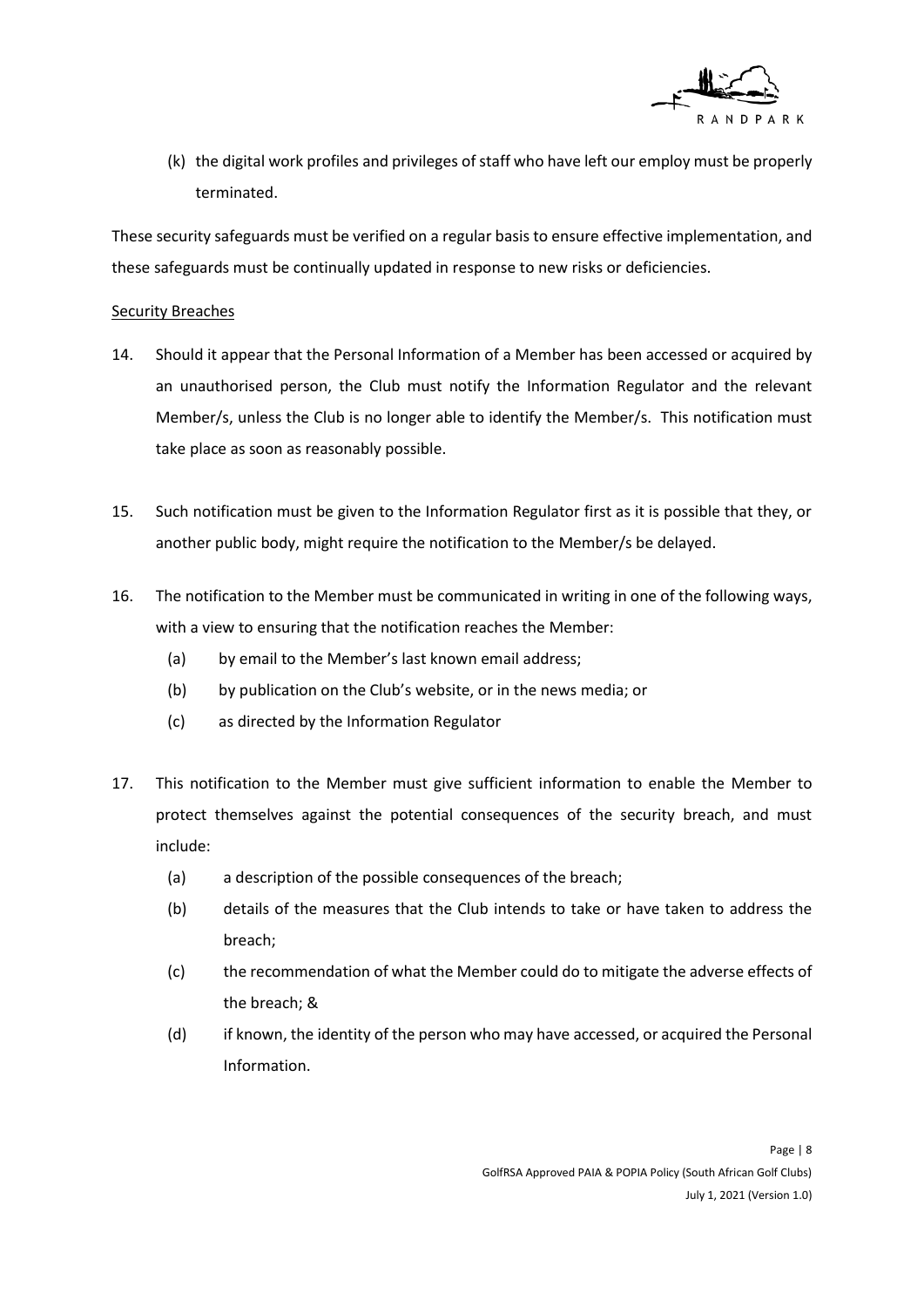

#### Correction of Personal Information

- 18. A Member is entitled to require the Club to correct or delete Personal Information that the Club has, which is inaccurate, irrelevant, excessive, out of date, incomplete, misleading, or which has been obtained unlawfully.
- 19. A Member is also entitled to require the Club to destroy or delete records of Personal Information about the Member that the Club is no longer authorised to retain.
- 20. Upon receipt of such a lawful request, the Club must comply as soon as reasonably practicable:
	- (a) in the event that a dispute arises regarding the Member's rights to have information corrected, and in the event that the Member so requires, the Club must attach to the information, in a way that it will always be read with the information, an indication that the correction of the information has been requested but has not been made; &
	- (b) the Club must notify the Member who has made a request for their Personal Information to be corrected or deleted what action the Club have taken as a result of such a request.

#### Special Personal Information

- 21. Special rules apply to the collection and use of information relating to a person's religious or philosophical beliefs, their race or ethnic origin, their trade union membership, their political persuasion, their health or sex life, their biometric information, or their criminal behaviour.
- 22. The Club shall not process any of this special Personal Information without the Member's consent, or where this is necessary for the establishment, exercise or defense of a right or an obligation in law.
- 23. Having regard to the nature of the Club's work, it is unlikely that the Club will ever have to process special Personal Information (save for that of minors), but should it be necessary the guidance of the Information Officer must be sought.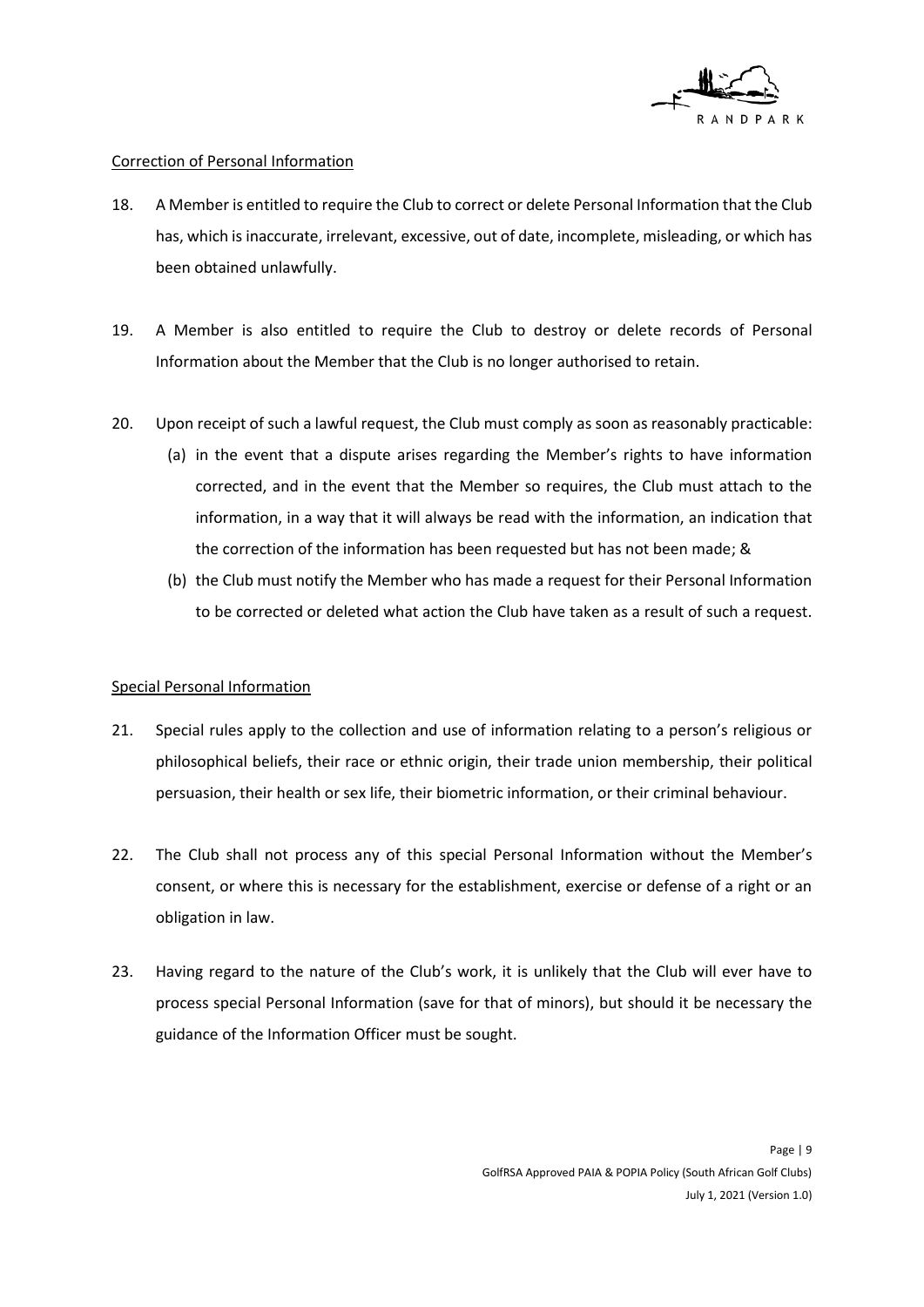

24. The Club may only process the Personal Information of a minor if the Club have the consent of the child's parent or legal guardian.

#### Information Officer

- 25. Our Information Officer is our General Manager or is in a senior management position nominated and authorised by said General Manager in writing. Our Information Officer's responsibilities include:
	- (a) encourage and ensure overall compliance with POPIA;
	- (b) encourage compliance with conditions for the lawful processing of Personal Information;
	- (c) deal with requests made by the Information Regulator o[r data subjects](https://www.serr.co.za/popi-act-update-other-sections-of-popi-act-proclaimed) (individuals);
	- (d) work with the Regulator in relation to investigations conducted in accordance with the relevant provisions of POPIA;
	- (e) develop, implement and monitor a compliance framework;
	- (f) ensure that a personal information impact/risk assessment is performed to guarantee that adequate measures and standards exist within the entity;
	- (g) develop, monitor, maintain and make available a PAIA manual;
	- (h) develop internal measures and adequate systems to process requests for access to information; &
	- (i) ensure that internal awareness sessions are conducted regarding the provisions of POPI, the regulations and any codes of conduct or information obtained from the Regulator.
- 26. Our Information Officer must register themselves with the Information Regulator prior to taking up their duties.
- 27. In carrying out their duties, our Information Officer must ensure that:
	- (a) this Policy is implemented;
	- (b) that this Policy is developed, monitored, maintained, and made available;
	- (c) that internal measures are developed together with adequate systems to process requests for information or access to information;
	- (d) that internal awareness sessions are conducted regarding the provisions of POPIA, the Regulations, codes of conduct or information obtained from the Information Regulator; &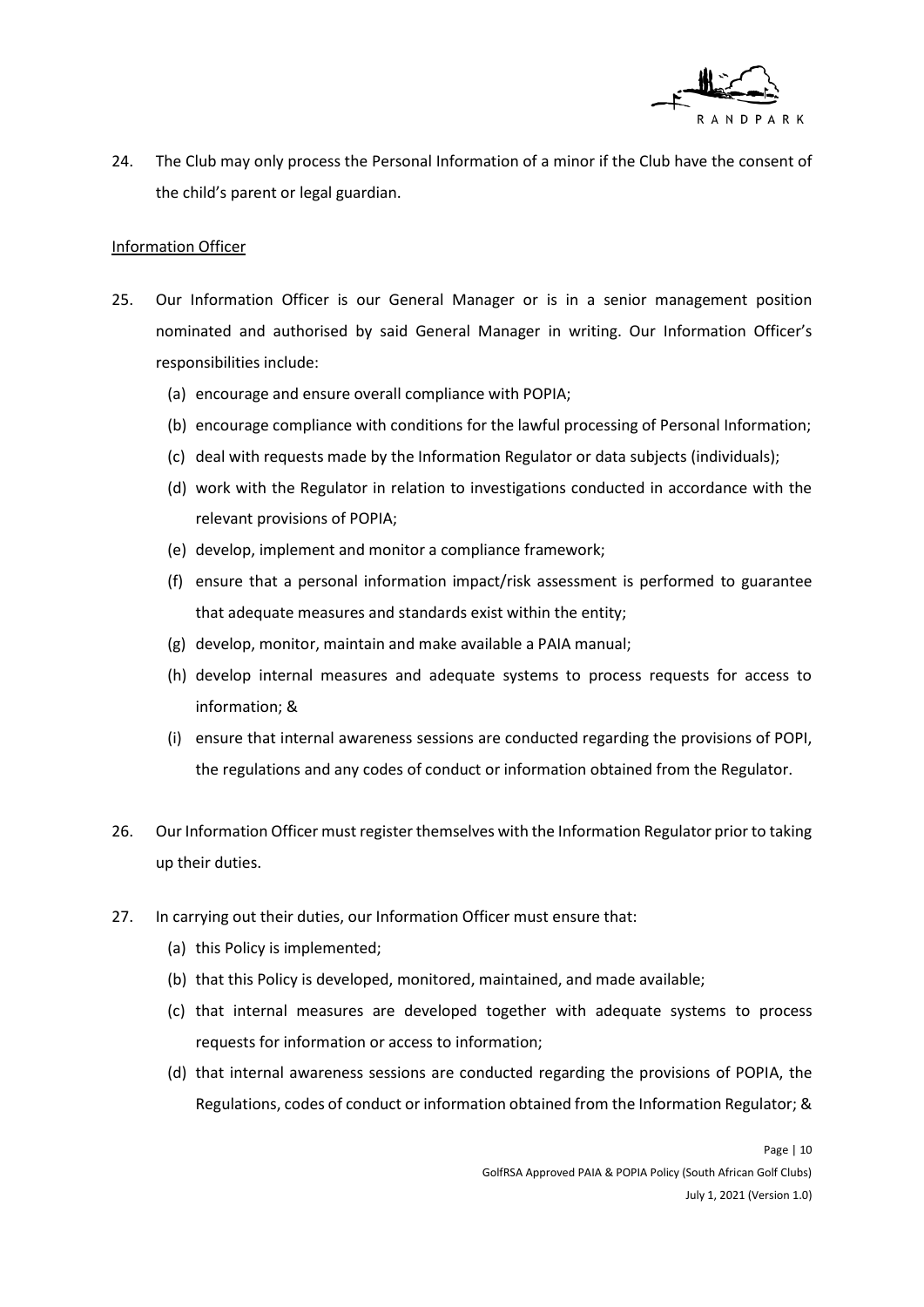

- (e) that copies of this Policy are provided to persons at their request, (hard copies to be provided upon payment of a fee).
- 28. Guidance notes on Information Officers have been published by the Information Regulator and our Information Officer must familiarise himself / herself with the content of these notes.
- 29. A Member can rest assured that unless the Club is legally obliged to share their Personal Information, the Club will only share so much of a Member's Personal Information as is needed by the authority that requires it, and we will only do so when it is necessary for the Club to do its work for the Member. In addition, all of our staff are bound by confidentially clauses in their letters of employment.
- 30. Should a Member have any concerns with the way in which the Club is processing their Personal Information, the Member is entitled to lodge a complaint with the Information Regulator, whose contact details are:

33 Hoofd Street Forum III, 3rd Floor, Braampark P.O Box 31533 Braamfontein, Johannesburg, 2017 Complaints email: complaints.IR@justice.gov.za General enquiries email[: inforeg@justice.gov.za](mailto:inforeg@justice.gov.za)

#### Staff Training & Acceptance of Responsibilities

31. The Club's Information Officer will ensure that all staff who have access to any kind of Personal Information will have their responsibilities outlined during their induction procedures. Continuing training will provide opportunities for staff to explore POPIA issues through training, team meetings, and supervision. Procedure for staff signifying acceptance of policy will ensure that all staff sign acceptance of this Policy once they have had a chance to understand the Policy and their responsibilities in terms of the policy and the POPIA.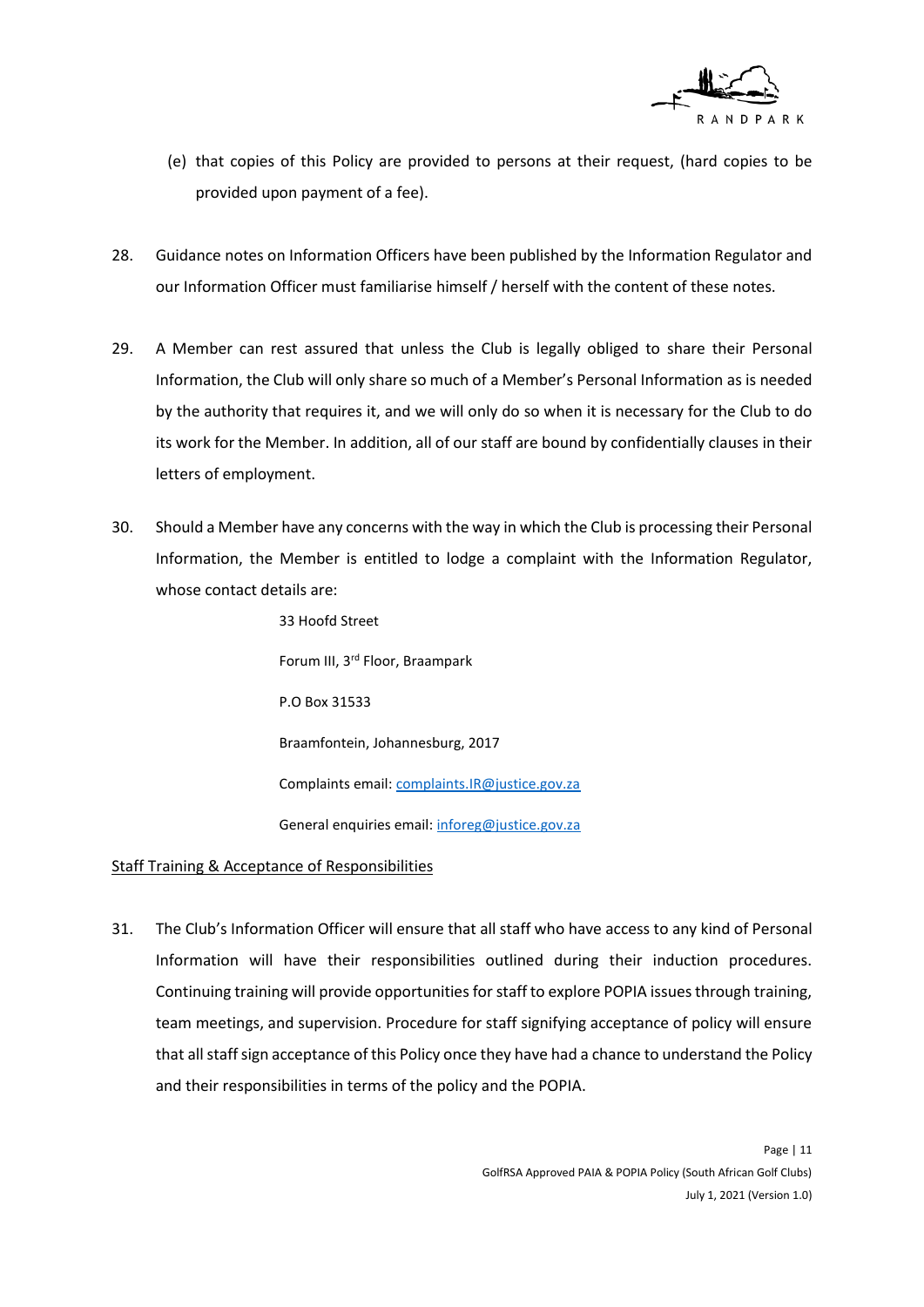

## Direct Marketing

- 32. The Club may only carry out direct marketing (using any form of electronic communication) to Members if:
	- (a) they have been given an opportunity to object to receiving direct marketing material by electronic communication at the time that their Personal Information was collected; &
	- (b) they did not object then or at any time after receiving any such direct marketing communications from the Club.
- 33. The Club may only approach Members using their Personal Information if the Club has obtained their Personal Information in the context of providing services associated with our business to them and the Club may then only market Club services to them.
- 34. The Club may approach a person to ask for their consent to receive direct marketing material only once, and the Club may not do so if they have previously refused their consent.
- 35. All direct marketing communications must disclose a Member's identity and must contain an address or opt-out functionality, to which the Member may send a request that the communications cease.

#### Transborder Information Flows

- 36. The Club may not transfer a Member's Personal Information to a third party in a foreign country, unless:
	- (a) the Member consents to this, or requests it;
	- (b) such third party is subject to a law, binding corporate rules or a binding agreement which protects the Personal Information in a manner similar to POPIA, and such third party is governed by similar rules which prohibit the onward transfer of the Personal Information to a third party in another country;
	- (c) the transfer of the Personal Information is required for the performance of the contract between ourselves and the Member;